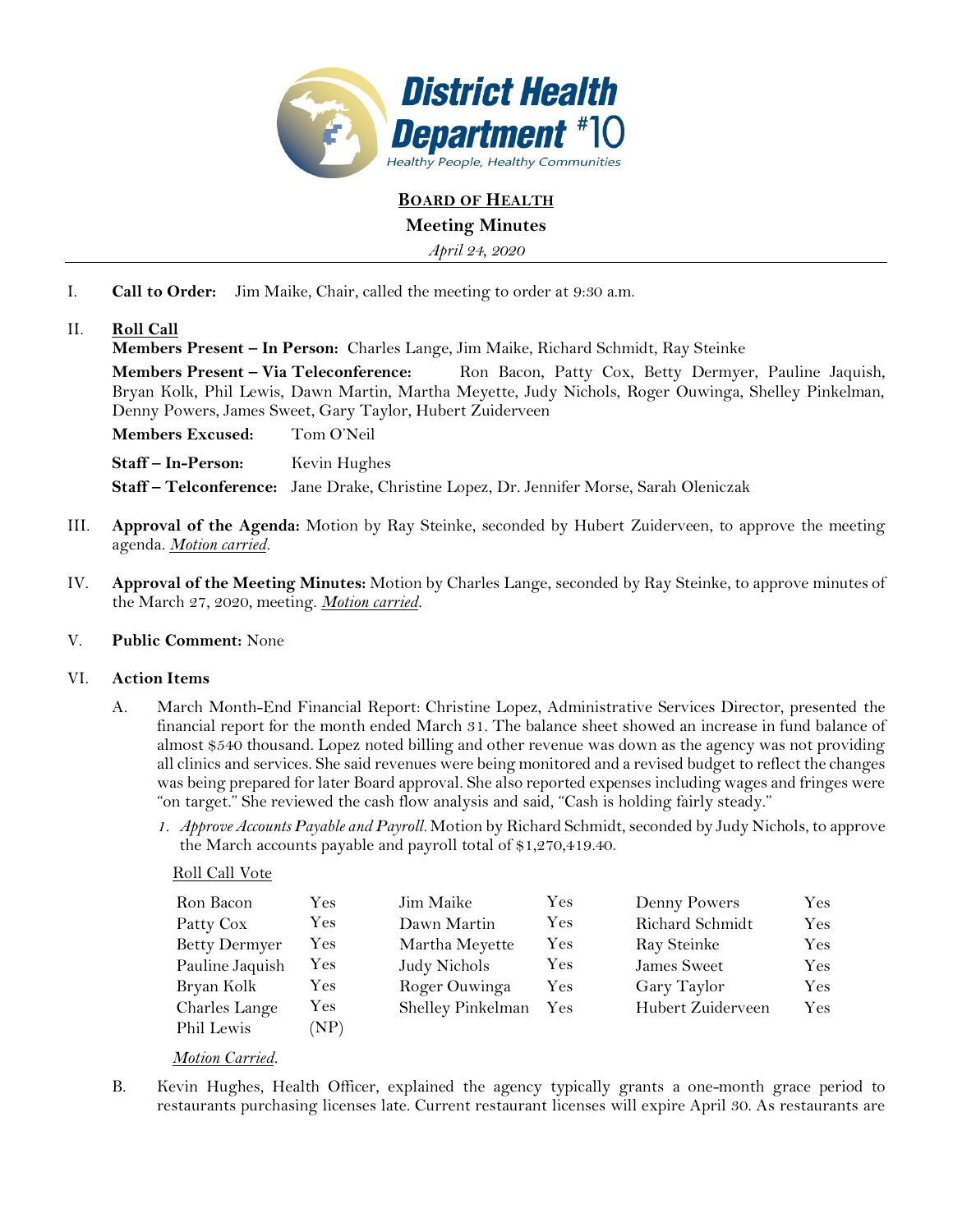currently not able to operate under the Governor's order, DHD#10 has been advising them late fees will be waived for any licenses purchased after May 31. Hughes requested approval of the Board to continue this process so businesses may operate if allowed to open after May 1.

- *2. Approve Waiving Restaurant License Late Fees.* Motion by Patty Cox, seconded by Ron Bacon, to approve late fee waiver for licenses purchased after May 31. *Motion carried.*
- C. Sarah Oleniczak, Deputy Health Officer, provided background and requested Board approval for a grant request to the Manistee Area Community Foundation. She said the grant request was for \$5,000 and would support substance abuse prevention by providing lockboxes to secure medications. She said the agency would be partnering with other local organizations to distribute the lockboxes.
	- *3. Approve Manistee County Community Foundation Grant Request*. Motion by Shelley Pinkelman, seconded by Patty Cox, to approve \$5,000 grant request. *Motion carried.*

#### VII. **Reports/Information**

A. Agency Operations: Kevin Hughes reported that while the agency offices were closed to the public, staff were still serving clients with appointments and providing essential services. He said a good portion of the staff was working from home or working remotely. He said WIC staff were continuing to work with clients via phone, and home visiting staff were conducting virtual visits. The Environmental Health department is continuing water lab and well and septic permit work. Overall, in addition to keeping up with COVID-19, the agency continues to be busy with its regular activities.

Hughes reported 14 staff are on furlough status and 8 of these had volunteered to be furloughed. He said one other staff was on leave, and one was on a reduction in hours. Furloughed staff would continue to receive health insurance but were still responsible for co-pays and deductibles. Hughes said once the State government lifts restrictions on businesses and public activities the plan is to bring the employees off furlough. WIC and Immunizations staff are currently planning to resume scheduling appointments to start June 1.

Hughes also said he has received several inquiries from the media and local officials for information on contact tracing. He said public health routinely conducts contact tracing on any type of communicable disease. DHD#10 provides information and guidance to individuals who may be infected as well as to those who may have been exposed to disease.

B. Coronovirus/COVID-19 Update: Dr. Jennifer Morse, Medical Director, provided information and updates on topics she said she has received several questions. She explained various aspects and details related to testing for COVID-19, antibody testing, different virus strains, and the reporting of deaths related to Coronavirus. She also discussed long term care facilities and congregate settings and the high risks they present for the spread COVID-19. She said she and the staff were working with nursing homes and congregate settings on testing and quarantining to reduce the spread.

Regarding testing, Dr. Morse said there is an extreme shortage of testing supplies – particularly the swabs and reagents. Because of the shortages, hospitals and laboratories are only able to test those severely ill with the disease and not healthcare workers or those who may be asymptomatic. She said the shortages need to be rectified.

Kevin Hughes said from a public health standpoint many questions will have to be answered before all work can resume at a normal capacity. Questions include how will workplaces screen for illness, and what will be the thresholds for guidance on when to close schools or daycare? He said it will be better to reopen the economy gradually and not all at once.

Hughes explained the agency releases a report on Coronavirus statistics each afternoon through an enewsletter. He also reported there were 127 confirmed cases in the DHD#10 jurisdiction at the time of the meeting. There are two communities with recent spikes in the number of cases: Crawford with an outbreak in a nursing home, and Missaukee with several cases at agricultural sites. He said agency staff